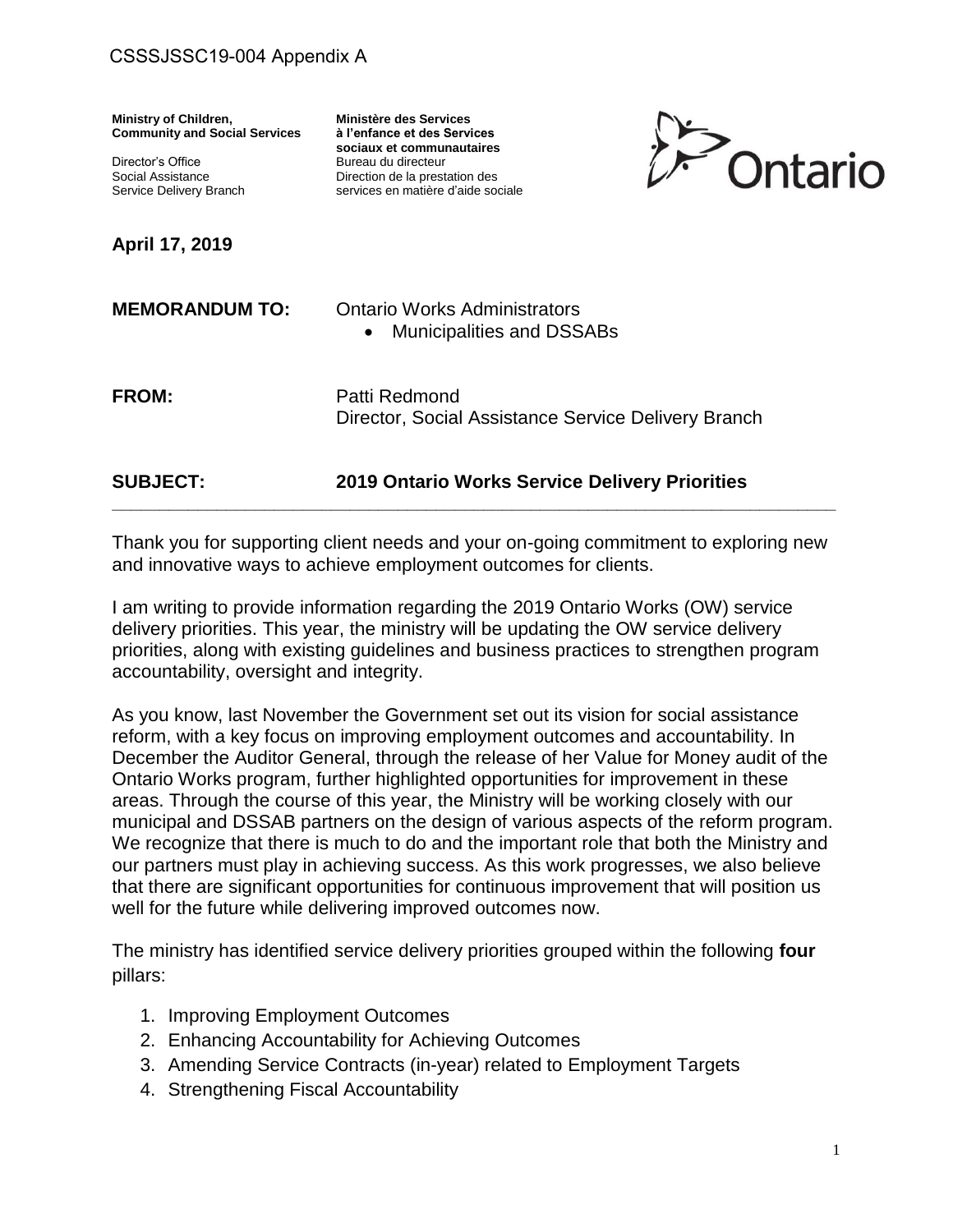# **Pillar #1 - Improving Employment Outcomes**

The ministry will be establishing more ambitious employment outcomes targets with delivery partners to encourage continuous improvement within the program.

- 2018 actuals for the employment outcomes measured will be the forecasted baseline for 2019.
- Negotiated 2019 targets must be at minimum 3% higher than the 2019 baseline.
	- o In exceptional circumstances, the ministry may consider demonstrated evidence with respect to shifts in local demographics (e.g. changes in population size), labour market (e.g. changes to the unemployment rate and/or local industry) and if the 2018 actuals/2019 forecasted baseline is significantly above the provincial median (Pillar # 2) when negotiating targets.
- The evidence-based rationale supporting employment outcomes targets will be documented in your 2019 OW service plan.
- In addition, delivery partners will develop strategies to increase the number of ODSP non-disabled adults actively participating in OW Employment Assistance (EA).
	- o Descriptions of these strategies will be documented in your service plan, and participation in OW EA data will be montiored using the OW Datasheets.

## **Pillar #2 – Enhancing Accountability for Achieving Outcomes**

The ministry will be enhancing performance management measures with delivery partners to support greater accountability for achieving outcomes.

- In addition to setting employment outcomes above the prior year's actuals (namely, Pillar # 1), further attention will be initiated by Program Supervisors with delivery partners who are below the provincial median or below similar communities with respect to labour market conditions. Similar communities may be defined as but is not limited to similar OW caseload size and similar population size.
- Eligibility Verification Process (EVP) is the ministry's key oversight activity which uses a risk-based case audit process to ensure client eligibility for social assistance is determined based on accurate financial and personal information.
	- o The Ministry will specifically report on delivery partners results related to:
		- 100% assignment of audit plans within 15 business days
		- 90% completion rate of audit plans prior to the following audit plan creation date and
		- Perform Quality Assurance reviews of random samples of completed audits. The focus will be on EVP mandatory steps.

EVP data will be monitored using the EVP OW Performance Analysis Reports that are posted to the SA Extranet.